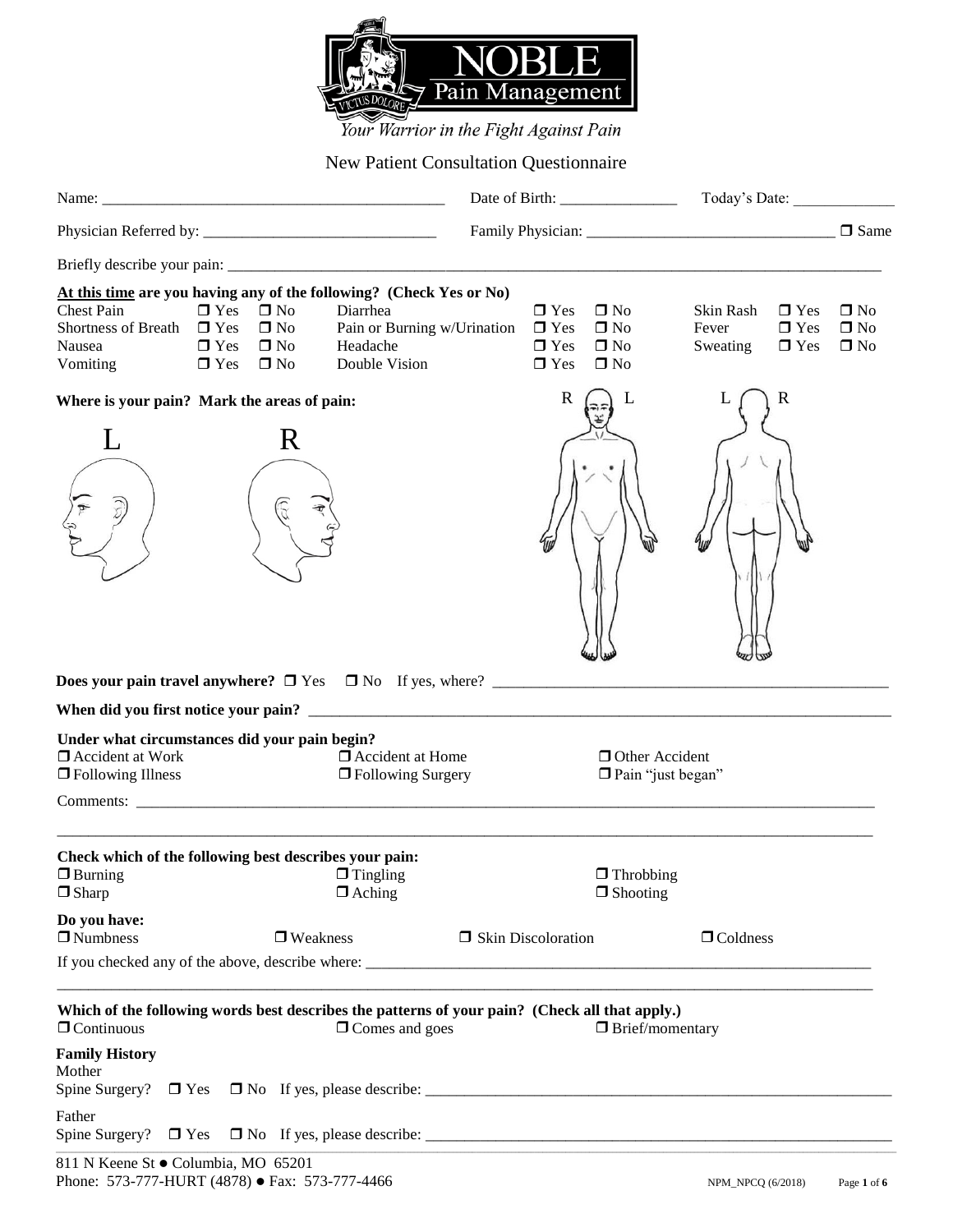

## Your Warrior in the Fight Against Pain

# New Patient Consultation Questionnaire

#### **Please use the following chart to complete pain scale questions:**

|                                                                                                                                                                                                                                                                                                                                                                                                                                                                                                                                                                                                                                                                                            |   | ADL's = Activities of Daily Living (i.e. walking, house chores) |            |                                                        |  |                   |                                            |   |                                          |   |   |                                              |
|--------------------------------------------------------------------------------------------------------------------------------------------------------------------------------------------------------------------------------------------------------------------------------------------------------------------------------------------------------------------------------------------------------------------------------------------------------------------------------------------------------------------------------------------------------------------------------------------------------------------------------------------------------------------------------------------|---|-----------------------------------------------------------------|------------|--------------------------------------------------------|--|-------------------|--------------------------------------------|---|------------------------------------------|---|---|----------------------------------------------|
| Does not<br>interfere<br>with ADL's<br>$\Omega$                                                                                                                                                                                                                                                                                                                                                                                                                                                                                                                                                                                                                                            | 1 | Mildly<br>interferes<br>with ADL's<br>$\overline{2}$            | 3          | Somewhat<br>interferes<br>with ADL's<br>$\overline{4}$ |  | 5                 | Partially<br>interferes<br>with ADL's<br>6 | 7 | Greatly<br>interferes<br>with ADL's<br>8 | 9 |   | Completely<br>interferes<br>with ADL's<br>10 |
| No Pain                                                                                                                                                                                                                                                                                                                                                                                                                                                                                                                                                                                                                                                                                    |   | Mild Pain                                                       |            | Moderate<br>Pain                                       |  |                   | Severe<br>Pain                             |   | Very<br>Severe<br>Pain                   |   |   | Worst<br>Possible<br>Pain                    |
| Circle the number which best describes the intensity of your pain.                                                                                                                                                                                                                                                                                                                                                                                                                                                                                                                                                                                                                         |   |                                                                 |            |                                                        |  |                   | $(0 = NO$ PAIN                             |   |                                          |   |   | $10 = WORST$ PAIN IMAGINABLE)                |
| Your pain right now $\frac{0}{1}$ $\frac{1}{2}$ $\frac{3}{3}$ $\frac{4}{4}$ $\frac{5}{5}$ $\frac{6}{7}$ $\frac{7}{8}$                                                                                                                                                                                                                                                                                                                                                                                                                                                                                                                                                                      |   |                                                                 |            |                                                        |  |                   |                                            |   |                                          |   | 9 | -10                                          |
| Your pain at its worst $\begin{array}{cccccccc} 0 & 1 & 2 & 3 & 4 & 5 & 6 & 7 & 8 \end{array}$                                                                                                                                                                                                                                                                                                                                                                                                                                                                                                                                                                                             |   |                                                                 |            |                                                        |  |                   |                                            |   |                                          |   | 9 | 10                                           |
| Your average pain score this month $\frac{0}{2}$ 1 2 3 4 5 6 7 8                                                                                                                                                                                                                                                                                                                                                                                                                                                                                                                                                                                                                           |   |                                                                 |            |                                                        |  |                   |                                            |   |                                          |   | 9 | 10                                           |
| What makes your pain "Better" "Worse" or "No Effect? Please check the appropriate boxes below:<br>No Effect<br>No Effect<br><b>Worse</b><br><b>Better</b><br>Worse<br><b>Better</b><br>Heat<br>σ<br>$\Box$<br>α<br>Bending<br>$\Box$<br>$\Box$<br>□<br>$\Box$<br>Lying Down/Sleeping<br>Cold<br>$\Box$<br>$\Box$<br>$\Box$<br>$\Box$<br>□<br>Bath/Shower<br>$\Box$<br>$\Box$<br>Turning<br>⊓<br>$\Box$<br>□<br>□<br>$\Box$<br>$\Box$<br>Stress/Worry<br>Walking<br>⊓<br>□<br>П<br>□<br>$\Box$<br>$\Box$<br>Exercise/Activity<br>$\Box$<br><b>Sitting</b><br>□<br>⊓<br>□<br>$\Box$<br>$\Box$<br>$\Box$<br>Sexual Activity<br>Standing<br>□<br>□<br>□<br>Reading/TV<br>$\Box$<br>$\Box$<br>□ |   |                                                                 |            |                                                        |  |                   |                                            |   |                                          |   |   |                                              |
|                                                                                                                                                                                                                                                                                                                                                                                                                                                                                                                                                                                                                                                                                            |   |                                                                 |            |                                                        |  |                   |                                            |   |                                          |   |   |                                              |
| What pain-related evaluations have you had?                                                                                                                                                                                                                                                                                                                                                                                                                                                                                                                                                                                                                                                |   |                                                                 | X-rays     |                                                        |  | Hospital/Facility |                                            |   |                                          |   |   |                                              |
|                                                                                                                                                                                                                                                                                                                                                                                                                                                                                                                                                                                                                                                                                            |   |                                                                 | Myelogram  |                                                        |  |                   |                                            |   |                                          |   |   |                                              |
| CAT Scan                                                                                                                                                                                                                                                                                                                                                                                                                                                                                                                                                                                                                                                                                   |   |                                                                 |            |                                                        |  |                   |                                            |   |                                          |   |   |                                              |
|                                                                                                                                                                                                                                                                                                                                                                                                                                                                                                                                                                                                                                                                                            |   |                                                                 | <b>MRI</b> |                                                        |  |                   |                                            |   |                                          |   |   |                                              |
|                                                                                                                                                                                                                                                                                                                                                                                                                                                                                                                                                                                                                                                                                            |   | Nerve & Muscle Tests/EMG                                        | Bone Scan  |                                                        |  |                   |                                            |   |                                          |   |   |                                              |
|                                                                                                                                                                                                                                                                                                                                                                                                                                                                                                                                                                                                                                                                                            |   |                                                                 |            |                                                        |  |                   |                                            |   |                                          |   |   |                                              |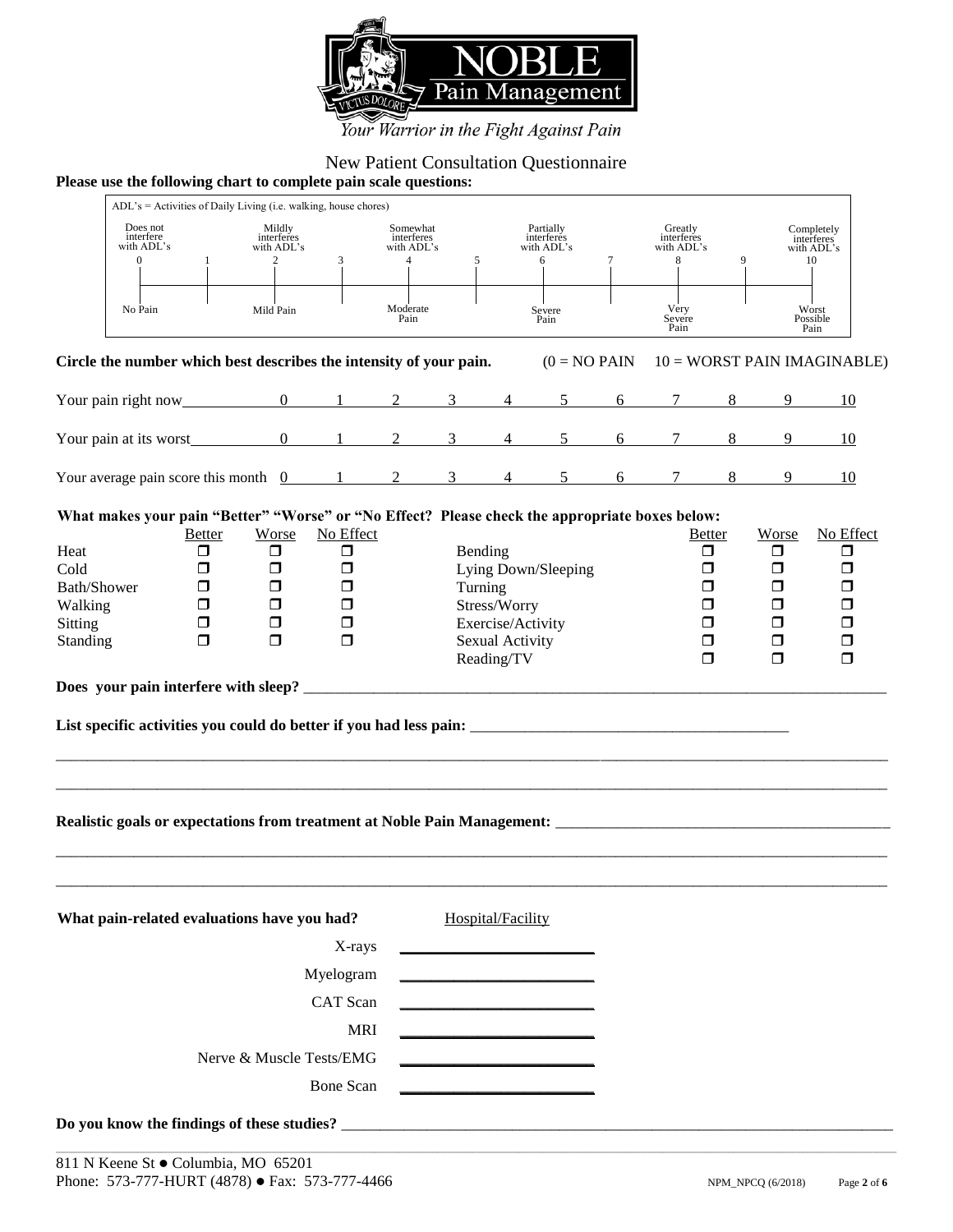

Your Warrior in the Fight Against Pain

|                                                                                                   |                                | <b>New Patient Consultation Questionnaire</b>                                                                                                |
|---------------------------------------------------------------------------------------------------|--------------------------------|----------------------------------------------------------------------------------------------------------------------------------------------|
|                                                                                                   |                                | <b>Do you Smoke?</b> $\Box$ Yes $\Box$ No If yes, are you interested in obtaining information regarding how to quit? $\Box$ Yes<br>$\Box$ No |
| Do you drink alcohol?<br>$\Box$ Yes                                                               | $\Box$ No                      |                                                                                                                                              |
| Do you use any illegal drugs?<br>$\Box$ Yes                                                       | $\square$ No                   |                                                                                                                                              |
|                                                                                                   |                                |                                                                                                                                              |
| Have you ever had a problem with drugs or alcohol?                                                |                                | $\Box$ Yes $\Box$ No                                                                                                                         |
|                                                                                                   |                                |                                                                                                                                              |
| $\Box$ Yes<br>Are you still working?                                                              | $\Box$ No                      |                                                                                                                                              |
|                                                                                                   |                                |                                                                                                                                              |
| Are you currently receiving disability benefits? $\Box$ Yes $\Box$ No                             |                                |                                                                                                                                              |
|                                                                                                   |                                |                                                                                                                                              |
| <b>Marital Status:</b><br>□ Married                                                               | $\Box$ Single                  | $\Box$ Divorced<br>□ Widowed                                                                                                                 |
| If your pain is the result of injury, accident, or surgery, have there been any lawsuits?         |                                | $\Box$ Yes<br>$\Box$ No                                                                                                                      |
| If your injury is job-related, is there a Worker's Compensation claim filed? $\Box$ Yes $\Box$ No |                                |                                                                                                                                              |
| Do you currently retain an attorney?                                                              | $\Box$ Yes<br>$\Box$ No        |                                                                                                                                              |
|                                                                                                   |                                |                                                                                                                                              |
|                                                                                                   |                                |                                                                                                                                              |
|                                                                                                   |                                |                                                                                                                                              |
|                                                                                                   |                                |                                                                                                                                              |
| tried even if not successful.                                                                     |                                | Listed below are procedures commonly used in pain treatment. Please indicate ALL treatments you have                                         |
| □ Surgery Related to Pain                                                                         | $\Box$ Neurontin (Gabapentin)  |                                                                                                                                              |
| □ Nerve Block                                                                                     | $\Box$ Lyrica (Pregabalin)     |                                                                                                                                              |
| $\Box$ Steroid Injections                                                                         | $\Box$ Tylenol (Acetaminophen) |                                                                                                                                              |
| $\Box$ Physical Therapy                                                                           |                                | $\Box$ Motrin/Advil/Aleve (Ibuprofen)                                                                                                        |
| $\Box$ Psychological Counseling                                                                   | $\Box$ Amitriptyline (Elavil)  |                                                                                                                                              |
| $\Box$ Relaxation Training                                                                        | $\Box$ Effexor (Venlafaxine)   |                                                                                                                                              |
| $\Box$ Massage                                                                                    | $\Box$ Cymbalta (Duloxetine)   |                                                                                                                                              |
| $\Box$ Biofeedback                                                                                |                                | □ Muscle Relaxers (Valium, Flexeril, Tizanidine, Skelaxin, etc.)                                                                             |
| $\Box$ Chiropractic Treatment/Manipulation                                                        | $\Box$ Hydrocodone (Norco)     |                                                                                                                                              |
| $\Box$ Heat                                                                                       | □ Oxycodone (Percocet)         |                                                                                                                                              |
| $\Box$ Ice                                                                                        | $\Box$ Morphine                |                                                                                                                                              |
| <b>I</b> Implanted Device                                                                         | $\Box$ Fentanyl                |                                                                                                                                              |
| $\Box$ Acupuncture                                                                                | □ Methadone                    |                                                                                                                                              |
| $\Box$ TENS                                                                                       | Hydromorphone (Dilaudid)       |                                                                                                                                              |
|                                                                                                   | <b>D</b> Other Medication:     |                                                                                                                                              |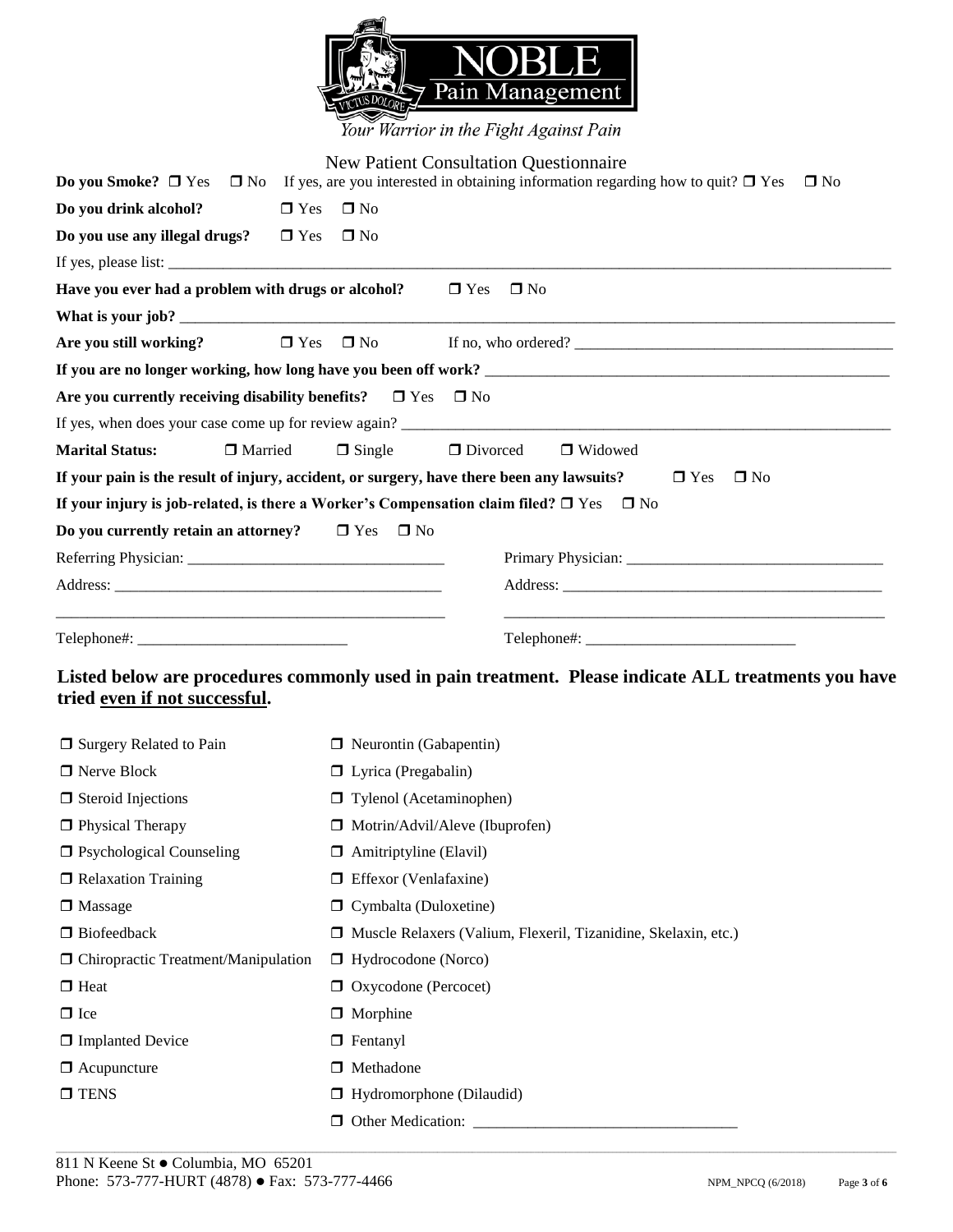

### New Patient Consultation Questionnaire

| $\Box$ Anxiety                |                                            |
|-------------------------------|--------------------------------------------|
| $\Box$ Cirrhosis of the Liver |                                            |
| $\Box$ COPD                   | $\Box$ Depression                          |
| $\Box$ Epilepsy/Seizures      | $\Box$ Heart Attack                        |
| □ High Blood Pressure         | □ High Cholesterol                         |
| $\Box$ Osteoporosis           | <b>D</b> PVD (Peripheral Vascular Disease) |
| $\Box$ Sleep Apnea            | $\Box$ Stroke                              |
|                               |                                            |
| Weight:                       |                                            |
|                               |                                            |

\_\_\_\_\_\_\_\_\_\_\_\_\_\_\_\_\_\_\_\_\_\_\_\_\_\_\_\_\_\_\_\_\_\_\_\_\_\_\_\_\_\_\_\_\_\_\_\_\_\_\_\_\_\_\_\_\_\_\_\_\_\_\_\_\_\_\_\_\_\_\_\_\_\_\_\_\_\_\_\_\_\_\_\_\_\_\_\_\_\_\_\_\_\_\_\_\_\_\_\_\_\_\_\_\_\_\_\_ \_\_\_\_\_\_\_\_\_\_\_\_\_\_\_\_\_\_\_\_\_\_\_\_\_\_\_\_\_\_\_\_\_\_\_\_\_\_\_\_\_\_\_\_\_\_\_\_\_\_\_\_\_\_\_\_\_\_\_\_\_\_\_\_\_\_\_\_\_\_\_\_\_\_\_\_\_\_\_\_\_\_\_\_\_\_\_\_\_\_\_\_\_\_\_\_\_\_\_\_\_\_\_\_\_\_\_\_

Please list any major or chronic illnesses not listed above:  $\Box$  None

| Other Surgeries in Last 10 Years: |                           |                 |
|-----------------------------------|---------------------------|-----------------|
| <b>Surgery</b>                    | Date                      | <b>Hospital</b> |
|                                   |                           |                 |
|                                   |                           |                 |
|                                   | <b>Medication Profile</b> |                 |
| <b>Medication Allergies</b>       |                           |                 |
| Medication Allergic To            | Reaction                  |                 |
|                                   |                           |                 |
|                                   |                           |                 |

#### All Current Medications

| Date Started | Medication/Dose/Strength | Date Started | Medication/Dose/Strength |
|--------------|--------------------------|--------------|--------------------------|
|              |                          |              |                          |
|              |                          |              |                          |
|              |                          |              |                          |
|              |                          |              |                          |
|              |                          |              |                          |
|              |                          |              |                          |
|              |                          |              |                          |
|              |                          |              |                          |
|              |                          |              |                          |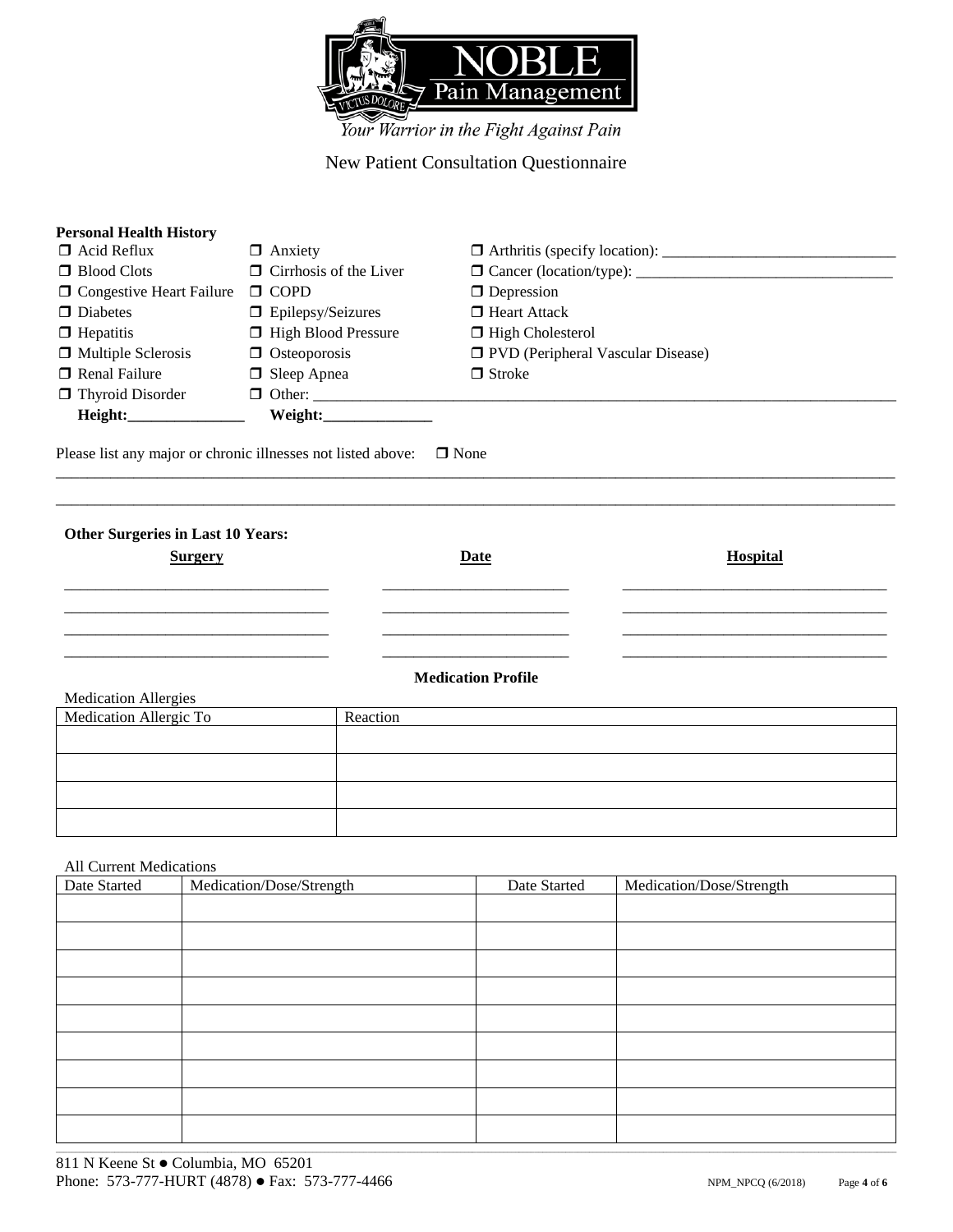

New Patient Consultation Questionnaire

This questionnaire consists of 21 groups of statements. After reading each group of statements carefully, circle the number (0, 1, 2, or 3) next to the one statement in each group which best describes the way you have been feeling the past week, including today. If several statements within a group seem to apply equally well, circle each one. Be sure to read all the statements in each group before making your choice.

| (0) I do not feel sad.                                                 | (0) I do not feel disappointed in myself.                                 |
|------------------------------------------------------------------------|---------------------------------------------------------------------------|
| $(1)$ I feel sad.                                                      | (1) I am disappointed in myself.                                          |
| (2) I am sad all the time and I can't snap out of it.                  | (2) I am disgusted with myself.                                           |
| (3) I am so sad or unhappy that I can't stand it.                      | (3) I hate myself.                                                        |
| (0) I am not particularly discouraged about the future.                | (0) I do not feel I am any worse than anybody else.                       |
| (1) I feel discouraged about the future.                               | (1) I am critical of myself for my weaknesses or mistakes.                |
| (2) I feel I have nothing to look forward to.                          | (2) I blame myself all the time for my faults.                            |
| (3) I feel that the future is hopeless and that things cannot improve. | (3) I blame myself for everything bad that happens.                       |
| (0) I do not feel like a failure.                                      | (0) I do not have any thoughts of killing myself.                         |
| (1) I feel I have failed more than the average person.                 | (1) I have thoughts of killing myself, but I would not carry them out.    |
| (2) As I look back on my life, all I can see is a lot of failure.      | (2) I would like to kill myself.                                          |
| (3) I feel I am a complete failure as a person.                        | (3) I would kill myself if I had the chance.                              |
| (0) I get as much satisfaction out of things as I used to.             | (0) I do not cry any more than usual.                                     |
| (1) I do not enjoy things the way I used to.                           | (1) I cry more now than I used to.                                        |
| (2) I do not get real satisfaction out of anything anymore.            | (2) I cry all the time now.                                               |
| (3) I am dissatisfied of bored with everything.                        | (3) I used to be able to cry, but now I cannot even cry though I want to. |
| (0) I do not feel particularly guilty.                                 | (0) I am no more irritated now than I ever am.                            |
| (1) I feel guilty a good part of the time.                             | (1) I get annoyed or irritated more easily than I used to.                |
| (2) I feel quite guilty most of the time.                              | (2) I feel irritated all the time now.                                    |
| (3) I feel guilty all of the time.                                     | (3) I do not get irritated at all by the things that used to irritate me. |
| (0) I do not feel I am being punished.                                 | (0) I have not lost interest in other people.                             |
| (1) I feel I may be punished.                                          | (1) I am less interested in other people than I used to be.               |
| (2) I expect to be punished.                                           | (2) I have lost most of my interest in other people.                      |
| (3) I feel I am being punished.                                        | (3) I have lost all interest in other people.                             |
| (0) I make decisions about as well as I ever could.                    | (0) My appetite is no worse than usual.                                   |
| (1) I put off making decisions more than I used to.                    | (1) My appetite is not as good as it used to be.                          |
| (2) I have greater difficulty in making decisions than before.         | (2) My appetite is much worse now.                                        |
| (3) I can't make decisions at all anymore.                             | (3) I have no appetite at all anymore.                                    |
| (0) I do not feel I look any worse than I used to.                     | (0) I have not lost much weight, if any, lately.                          |
| (1) I am worried that I am looking old or unattractive.                | (1) I have lost more than 5 pounds.                                       |
| (2) I feel that there are permanent changes in my appearance that      | (2) I have lost more than 10 pounds.                                      |
| make me look unattractive.                                             | (3) I have lost more than 15 pounds.                                      |
| (3) I believe that I look ugly.                                        | I am purposely trying to lose weight by eating less.                      |
|                                                                        | $\Box$ Yes $\Box$ No                                                      |